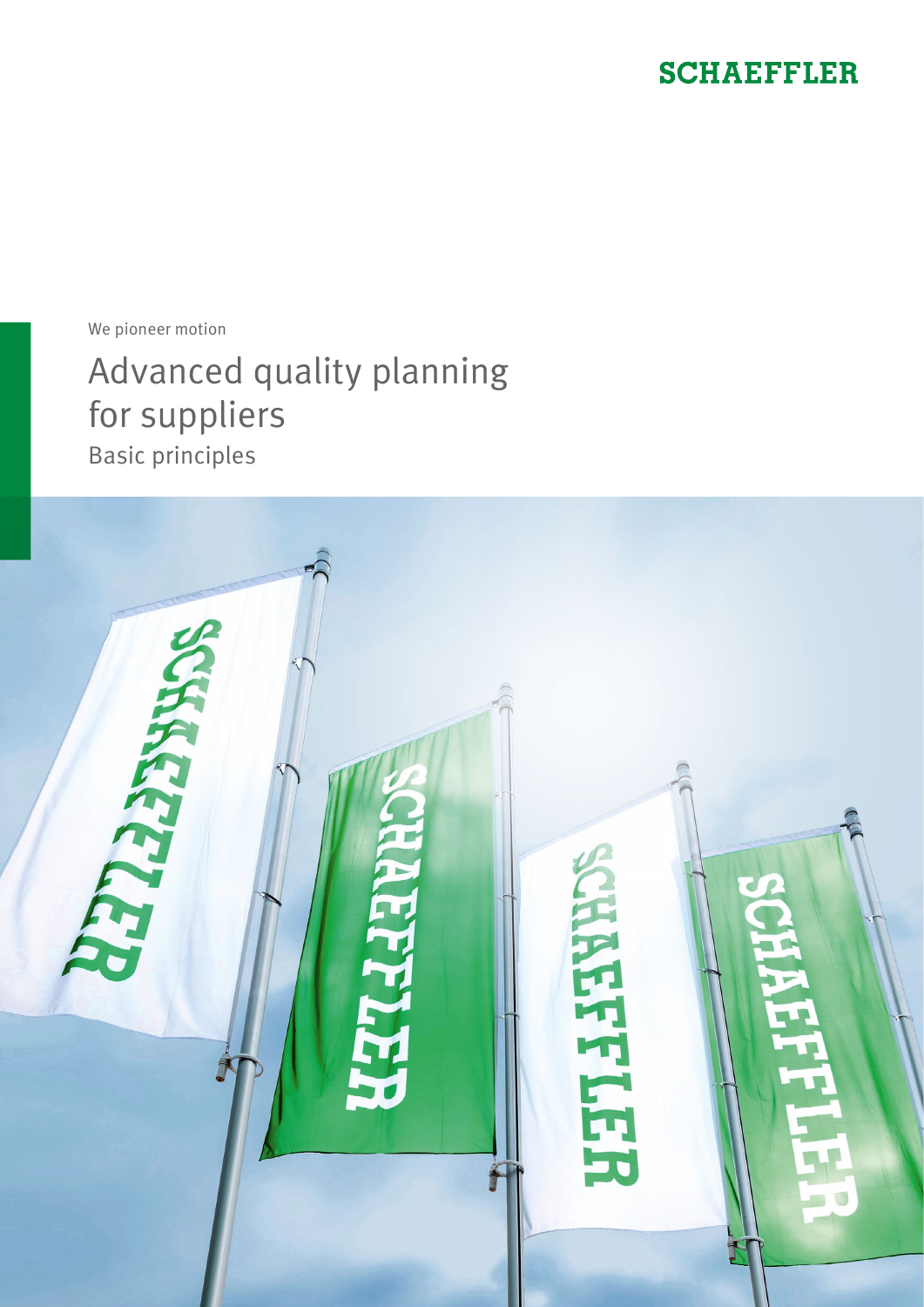### Content

| 1. | <b>Scope</b>                           | 3 |
|----|----------------------------------------|---|
| 2. | <b>Purpose</b>                         | 3 |
| 3. | <b>Responsibility</b>                  | 4 |
| 4. | <b>Risk Level and requirements</b>     | 5 |
|    | 4.1 Risk Level RL 1 - increased risk   | 6 |
|    | 4.2 Risk Level RL 2 - medium risk      | 6 |
|    | 4.3 Risk Level RL 3 - standard product | 6 |
| 5. | Scope of quality advanced planning     | 7 |
| 6. | <b>Monitoring project progress</b>     | 8 |
| 7. | <b>Product development process</b>     | 9 |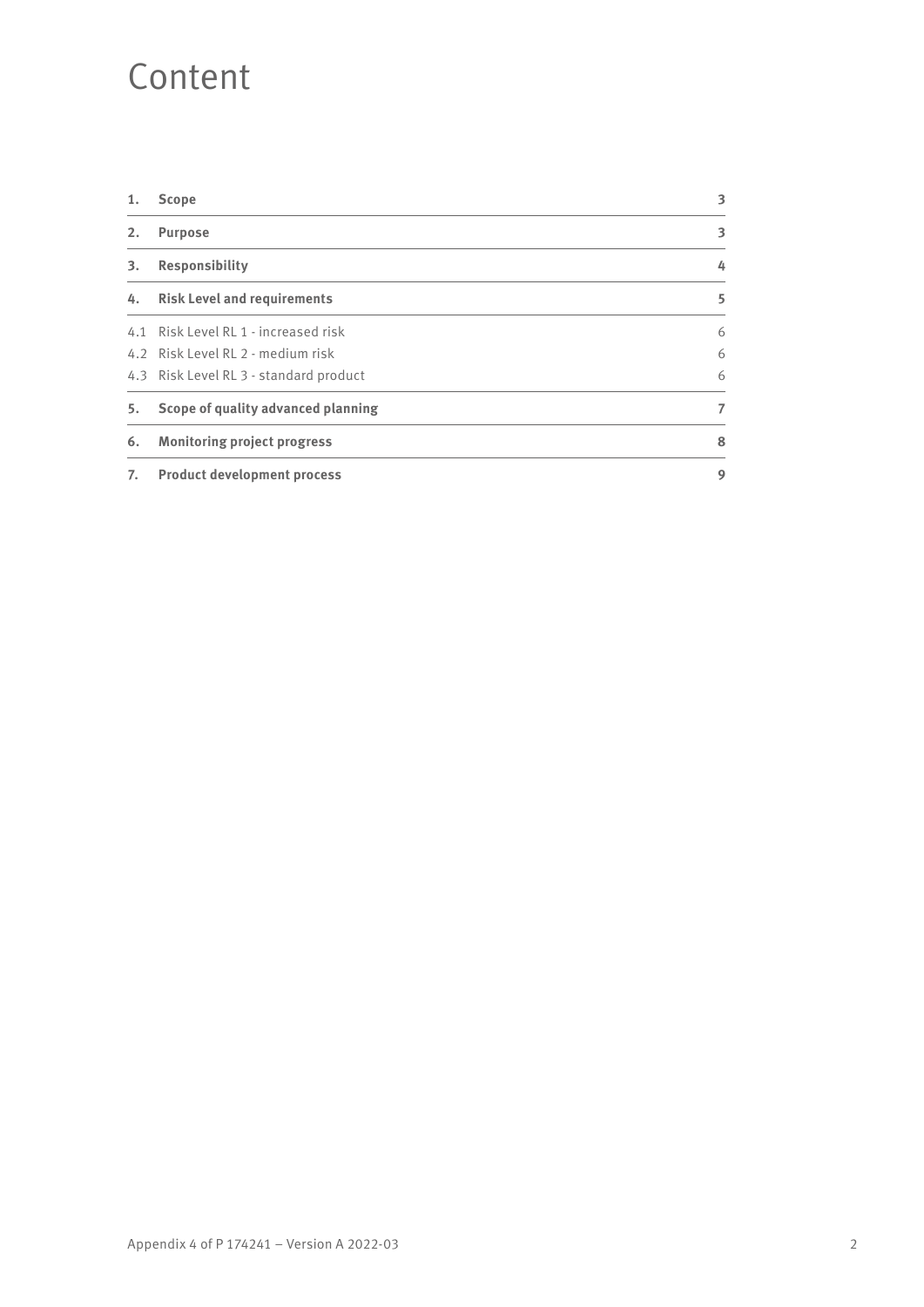### 1. Scope

This document describes the advanced quality planning of the externally supplied products and services at Schaeffler and is therefore addressed to all suppliers of the final product relevant products and services.

### 2. Purpose

In order to develop and produce a new product that meets the Schaeffler quality requirements, systematic advanced quality planning is required. The Advanced Quality Planning procedure considers the main requirements of APQP (Advanced Product Quality Planning) and Maturity Level Assurance for new Parts. It accompanies the development of a product during the Schaeffler Product Development Process (see chapter 7) and is intended to ensure that the supplier meets all of the Schaeffler requirements on time.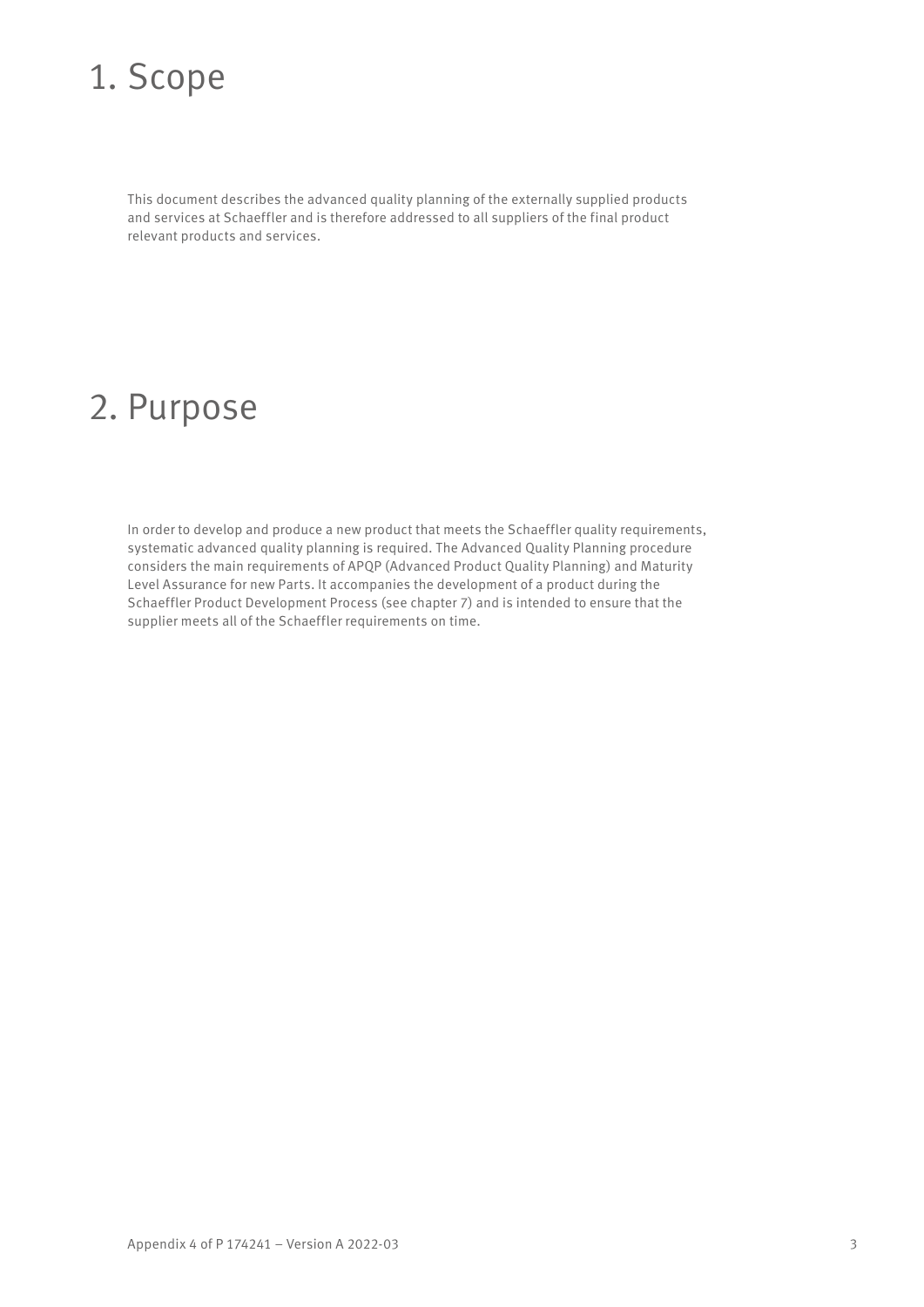## 3. Responsibility

The supplier is fully responsible for the timely planning, execution and documentation of all activities carried out within the framework of Advanced Quality Planning. He specifies persons in his organization who are responsible for the individual activities and stipulates the corresponding deadlines. On the Schaeffler side, a designated project supervisor is responsible for cooperation with the supplier. Thereby, he is supported by the technical departments (depending on their area of responsibility).

In order that development activities can be carried out, it is necessary to define the targets for the project and the communication channels between the parties involved (Schaeffler, supplier and subcontractors). To ensure continuous monitoring of the project and adherence to the deadlines specified by the customer, the supplier must set milestones to the elements defined by Schaeffler at which the defined activities must be completed.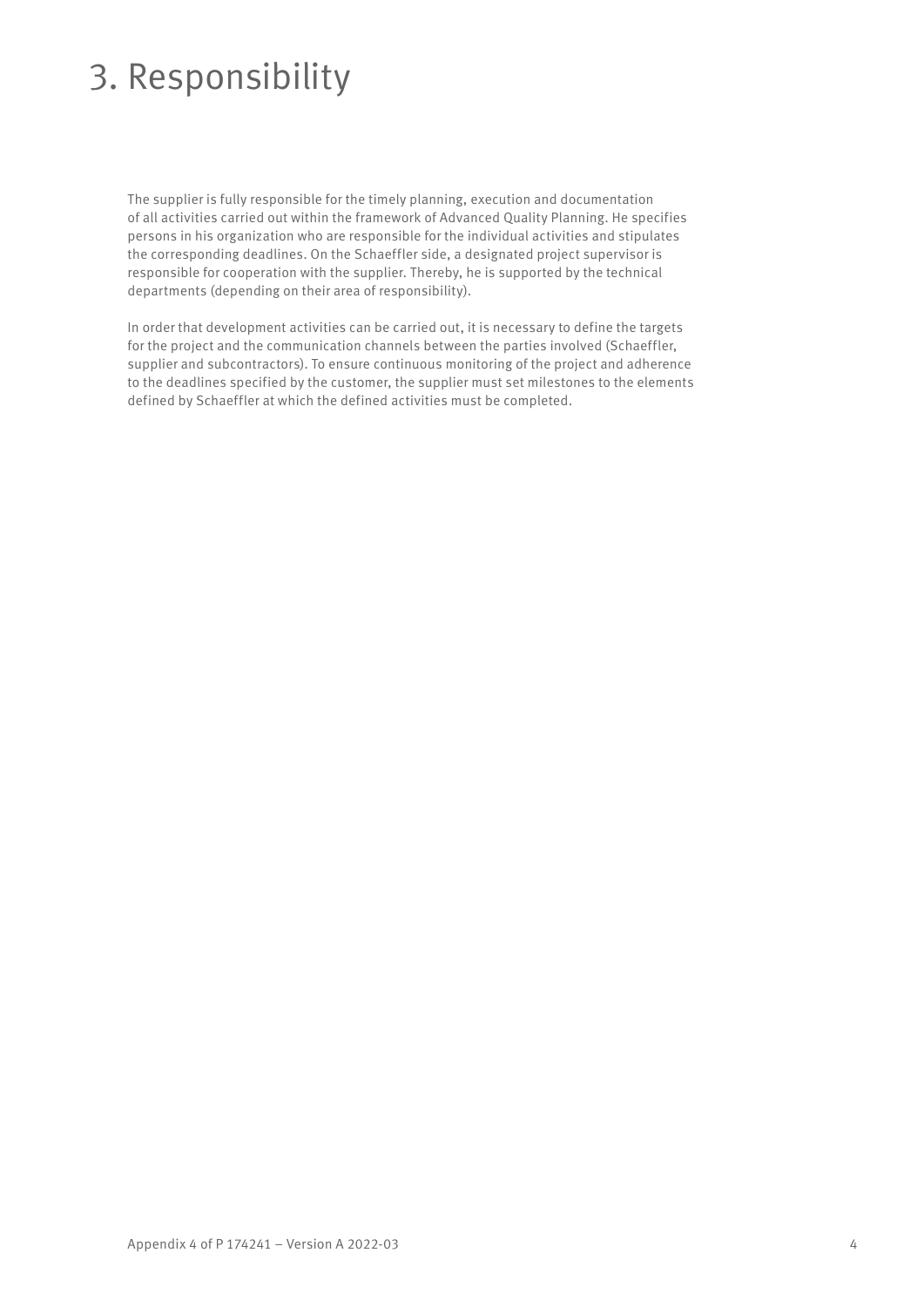### 4. Risk Level and requirements

The demands on Advanced Quality Planning are divided up into three different Risk Levels (RL) by Schaeffler, based on the risk involved:



The supplier is informed of the Risk Level when the order is issued, at the latest. Schaeffler may change the Risk Level during the course of the project as a result of unforeseen circumstances.

Should any requirements change during the course of the project, all affected documents, e. g. Control Plan, FMEA, process flow diagram etc., must be changed accordingly. nents change during the course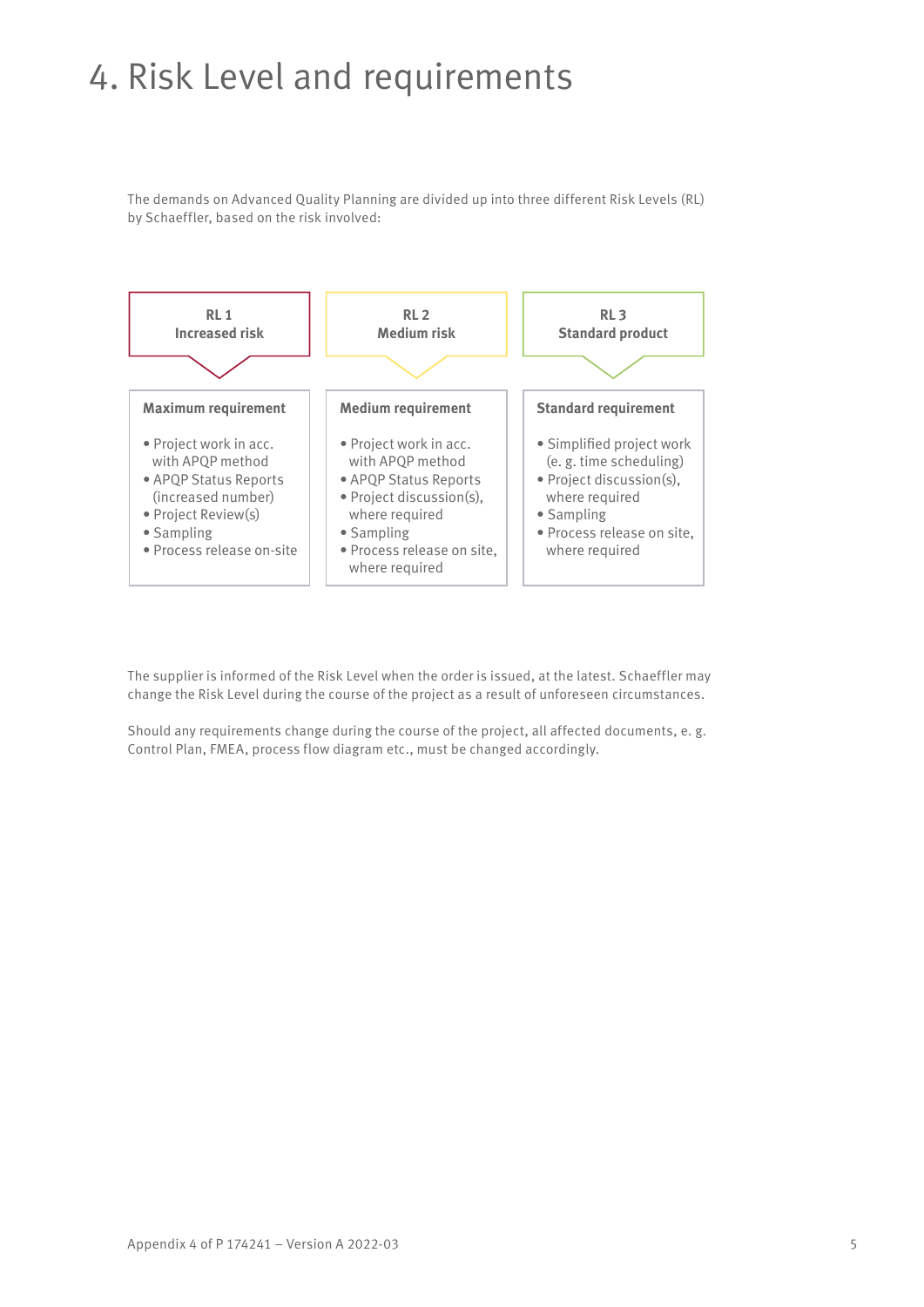#### **4.1 Risk Level RL 1 - increased risk**

The supplier reports to the designated Schaeffler contact on his own responsibility using the APQP Status Report:

- No later than four weeks after order confirmation
- At initial mass production sampling
- In good time in the event of problems (APQP status of an element is "yellow" or "red")
- On additional dates which have been agreed between Schaeffler and supplier on an individual basis within the framework of the project work.

Schaeffler checks the progress of the project during project reviews held at either the supplier's premises or at Schaeffler's premises. Documents such as the Control Plan, FMEA, process flow chart etc. must be submitted as evidence.

Schaeffler releases the mass production process after carrying out a process review at the supplier's premises and, where necessary, at the subcontractor's premises. The date and scope of the on-site inspection are agreed between supplier and Schaeffler within the framework of the APQP.

#### **4.2 Risk Level RL 2 - medium risk**

The supplier reports to the designated Schaeffler contact on his own responsibility using the APQP Status Report:

- No later than four weeks after order confirmation
- At initial mass production sampling
- In good time in the event of problems (APQP status of an element is "yellow" or "red")
- On additional dates which have been agreed between Schaeffler and supplier on an individual basis within the framework of the project work.

Schaeffler can check the progress of the project during project reviews held at either the supplier's premises or at Schaeffler's premises. Documents such as the Control Plan, FMEA, process flow chart etc. must be submitted as evidence.

Schaeffler can release the mass production process after carrying out a process review at the supplier's premises and, where necessary, at the subcontractor's premises. The date and scope of the onsite inspection are agreed between supplier and Schaeffler within the framework of the APQP.

#### **4.3 Risk Level RL 3 - standard product**

The supplier reports to the designated Schaeffler contact on an informal basis (without the use of the APQP Status Report):

• In good time in the event of problems

Schaeffler can check the progress of the project during project discussions held at either the supplier's premises or the Schaeffler's premises. Documents such as the Control Plan, FMEA, process flow chart etc. must be submitted as evidence.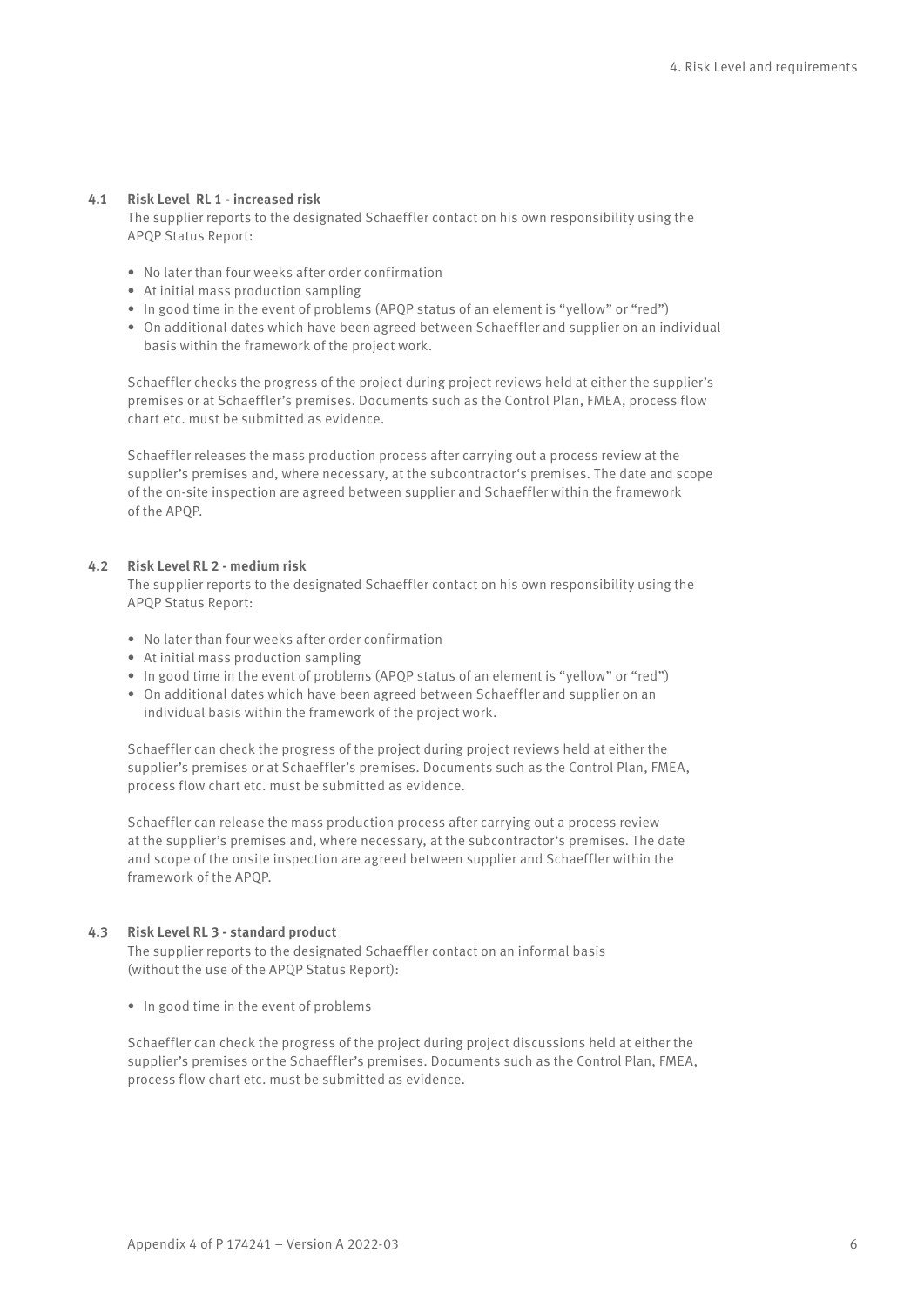### 5. Scope of quality advanced planning

The scope of the advance quality planning, i.e. the selection of the relevant elements, is determined based on the product complexity. The product complexity is evaluated by the Schaeffler project team, considering the relevance of e.g. electronics, software or independent product development.

The supplier will be notified of the scope using an APQP Status Report. The selected elements are then to be processed by the supplier in a timely manner. The content of the individual elements is specified in Appendix 1.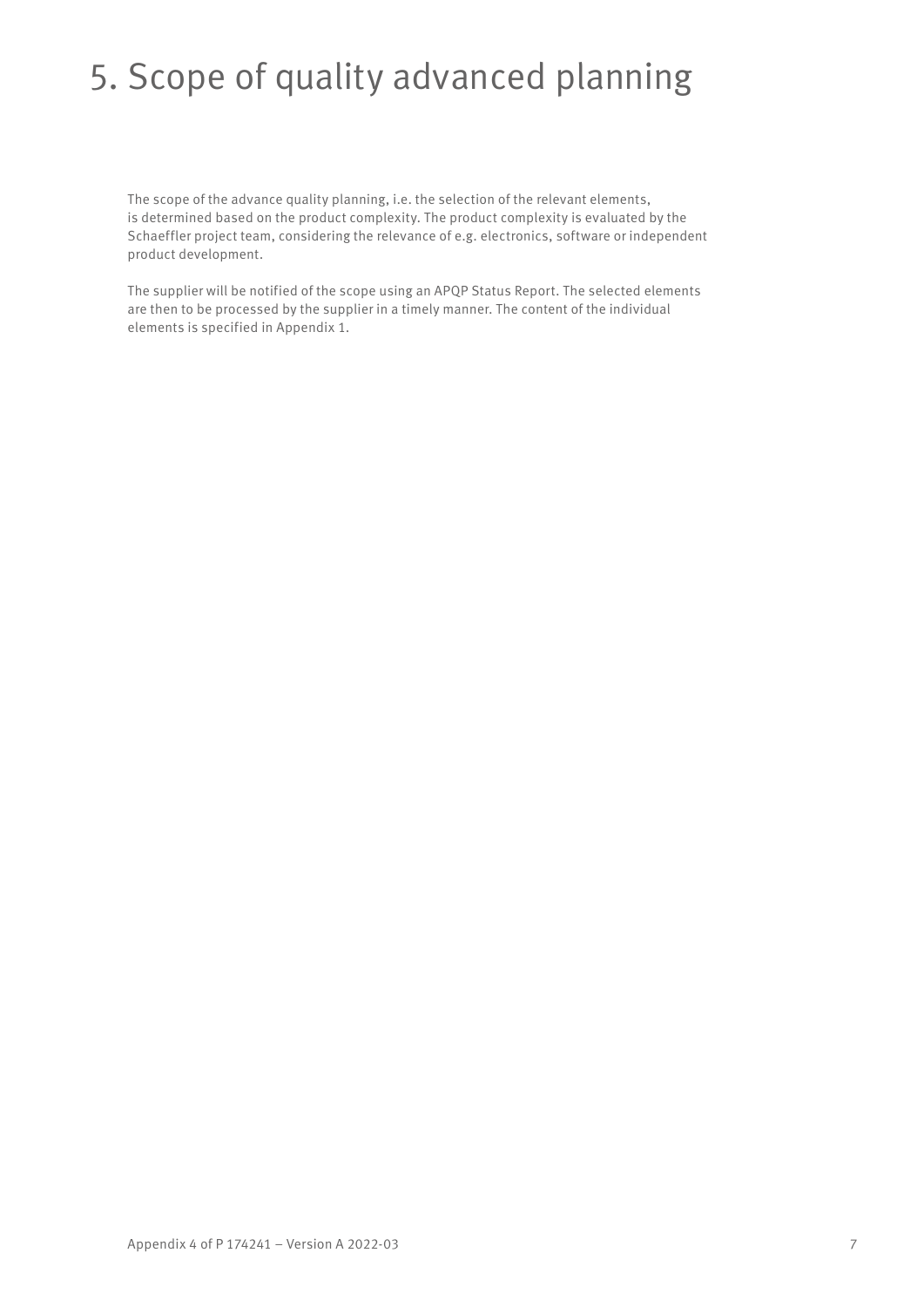### 6. Monitoring project progress

The supplier must monitor the progress of the project independently and report to Schaeffler on the basis of the Risk Level.

Following a request by Schaeffler contact, the exchange of project-related information, **Increased risk Medium risk Standard product** such as the APQP project status for example, is to be managed via the internet marketplace SupplyOn using the web-based module Project Management (for more detailed information, please see www.SupplyOn.com).

In order to plan the project and monitor dates, the target dates for the individual APQP elements **Maximum requirement Medium requirement Standard requirement** must be entered in the APQP Status Report at the start of the project. The actual dates are • Project work in acc. • Project work in acc. • Simplified project work entered to document the completion of the elements.

If the date or individual elements are at risk of not being fulfilled, the supplier must introduce n the date or individual elements are at risk of not being fulffiled, the supplier must introduce<br>suitable corrective measures and monitor these on his own responsibility. A further course of action must be agreed jointly with Schaeffler. riable corrective life • Project discussion(s), where the second in supplier must int pility. A furti

The status of the individual elements must be indicated in the APQP Status Report using the following colour codes: s must be mulcat where required

| <b>Status</b> | Meaning                                                                                                                                                                                             |
|---------------|-----------------------------------------------------------------------------------------------------------------------------------------------------------------------------------------------------|
| Green         | • Date / quality of the element are not at risk<br>• Start of production is not at risk                                                                                                             |
| Yellow        | • Date / quality of the element are at risk<br>• Start of production is not at risk<br>• Appropriate corrective measures and responsible persons must be defined                                    |
| Red           | • Date / quality of the element will not be observed<br>• Start of production is at risk<br>• Appropriate corrective measures and responsible persons must be defined<br>and agreed with Schaeffler |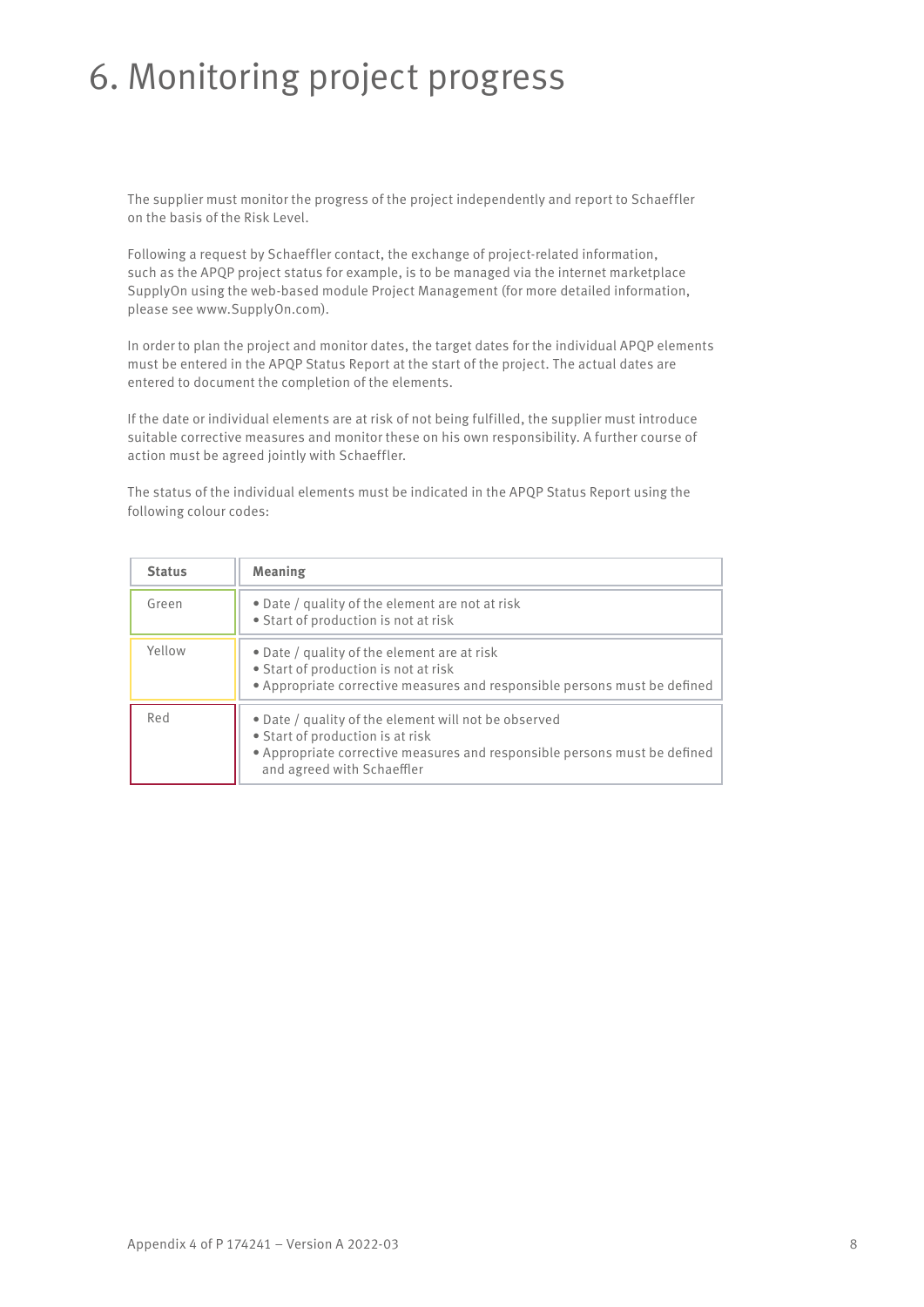### 7. Product development process

The Schaeffler Product Development Process (PDP) consists of consecutive phases that are separated by milestones. The current status of the project is reviewed when a milestone is reached. Additional activities must then be defined where necessary.

The procedure used by Schaeffler is shown in picture 1 and represents the foundation for handling the project on a joint and structured basis.

In specific cases, e. g. in the case of complex systems or at the request of the end customer, Schaeffler can take the procedure VDA (Verband der Automobilindustrie) volume "Maturity Level Assurance for New Parts" as a base and align this with the supplier.